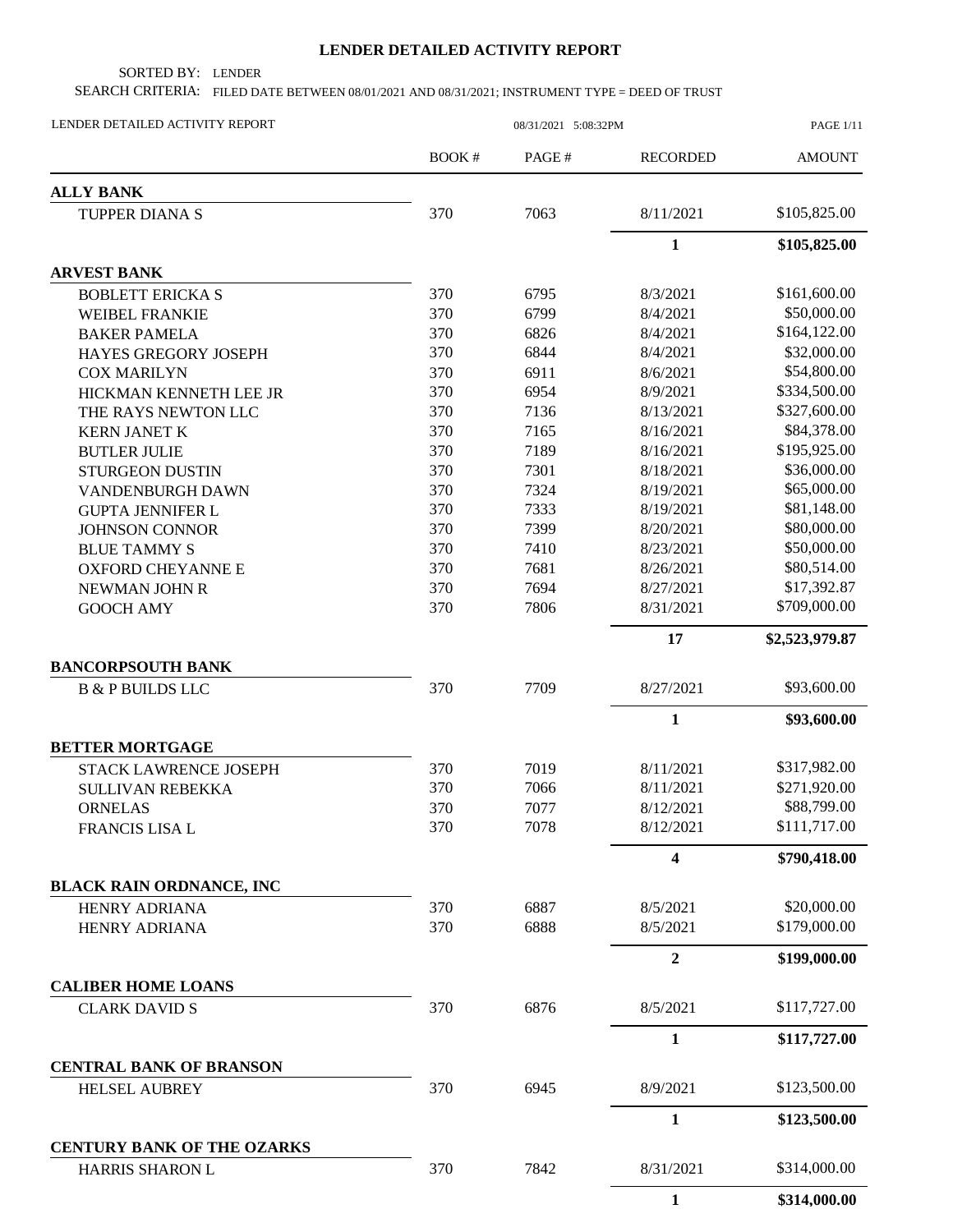| LENDER DETAILED ACTIVITY REPORT |  |
|---------------------------------|--|

08/31/2021 5:08:32PM

PAGE 2/11

|                                          | BOOK# | PAGE# | <b>RECORDED</b> | <b>AMOUNT</b>  |
|------------------------------------------|-------|-------|-----------------|----------------|
| <b>CHURCHILL MORTGAGE</b>                |       |       |                 |                |
| <b>CUTBIRTH NATALIE D</b>                | 370   | 7080  | 8/12/2021       | \$115,200.00   |
|                                          |       |       | $\mathbf{1}$    | \$115,200.00   |
| <b>COMMERCE BANK</b>                     |       |       |                 |                |
| <b>BRUBAKER SUSAN K</b>                  | 370   | 6855  | 8/5/2021        | \$150,000.00   |
|                                          |       |       | $\mathbf{1}$    | \$150,000.00   |
| <b>COMMUNITY BANK &amp; TRUST</b>        |       |       |                 |                |
| HARPER CYNTHIA JANE                      | 370   | 7000  | 8/10/2021       | \$35,000.00    |
| <b>MYERS MEAGAN L</b>                    | 370   | 7464  | 8/23/2021       | \$175,000.00   |
| <b>MARKESEN C CHARISE</b>                | 370   | 7660  | 8/26/2021       | \$79,000.00    |
|                                          |       |       | 3               | \$289,000.00   |
| <b>COMMUNITY BANK AND TRUST</b>          |       |       |                 |                |
| <b>LINK JOANNA</b>                       | 370   | 6746  | 8/2/2021        | \$208,000.00   |
| WILKIE STEPHANIE M                       | 370   | 6956  | 8/9/2021        | \$150,000.00   |
| <b>HARMON EVELYN</b>                     | 370   | 7127  | 8/13/2021       | \$65,000.00    |
| <b>CHRISTENSON JESSICA A</b>             | 370   | 7263  | 8/17/2021       | \$99,600.00    |
| <b>AKIN DAVID BRUCE</b>                  | 370   | 7373  | 8/20/2021       | \$157,200.00   |
| <b>HUBBARD ERICA DAWN</b>                | 370   | 7783  | 8/30/2021       | \$148,000.00   |
|                                          |       |       | 6               | \$827,800.00   |
| DAS ACQUISITION COMPANY                  |       |       |                 |                |
| YANG CHOUA                               | 370   | 6848  | 8/4/2021        | \$68,633.00    |
| <b>CARPENTER KOLBY</b>                   | 370   | 6871  | 8/5/2021        | \$152,192.00   |
| <b>FRISCHE EMILY R</b>                   | 370   | 6986  | 8/10/2021       | \$125,829.00   |
| <b>CARPENTER KOLBY</b>                   | 370   | 7038  | 8/11/2021       | \$152,192.00   |
| <b>TALLEY COREA</b>                      | 370   | 7148  | 8/13/2021       | \$140,160.00   |
| <b>GREENE MISTIE M</b>                   | 370   | 7339  | 8/19/2021       | \$385,000.00   |
| <b>NAVE NORA</b>                         | 370   | 7729  | 8/27/2021       | \$84,848.00    |
| PAYNE STANLEY                            | 370   | 7771  | 8/30/2021       | \$229,853.00   |
|                                          |       |       | 8               | \$1,338,707.00 |
| EWAT, LLC                                |       |       |                 |                |
| <b>LA NVESTMENTS LLC</b>                 | 370   | 7466  | 8/23/2021       | \$184,000.00   |
|                                          |       |       | $\mathbf{1}$    | \$184,000.00   |
| EWATT, LLC<br>LA NVESTMENTS LLC          | 370   | 7514  | 8/24/2021       | \$168,500.00   |
|                                          |       |       | $\mathbf{1}$    | \$168,500.00   |
| FARM CREDIT SERVICES OF WESTERN ARKANSAS |       |       |                 |                |
| <b>HART ASHTON</b>                       | 370   | 7727  | 8/27/2021       | \$52,000.00    |
|                                          |       |       | $\mathbf{1}$    | \$52,000.00    |
| <b>FCS FINANCIAL</b>                     |       |       |                 |                |
| <b>KUNKEL DIANE M</b>                    | 370   | 7026  | 8/11/2021       | \$157,893.00   |
| <b>BASS LILLIAN ROSE</b>                 | 370   | 7046  | 8/11/2021       | \$97,887.00    |
| DANIEL JESSICA S                         | 370   | 7110  | 8/13/2021       | \$291,391.00   |
| <b>CLARK SUSAN</b>                       | 370   | 7249  | 8/17/2021       | \$122,294.00   |
| <b>DANIEL JESSICA</b>                    | 370   | 7281  | 8/18/2021       | \$145,916.00   |
|                                          |       |       | 5               | \$815,381.00   |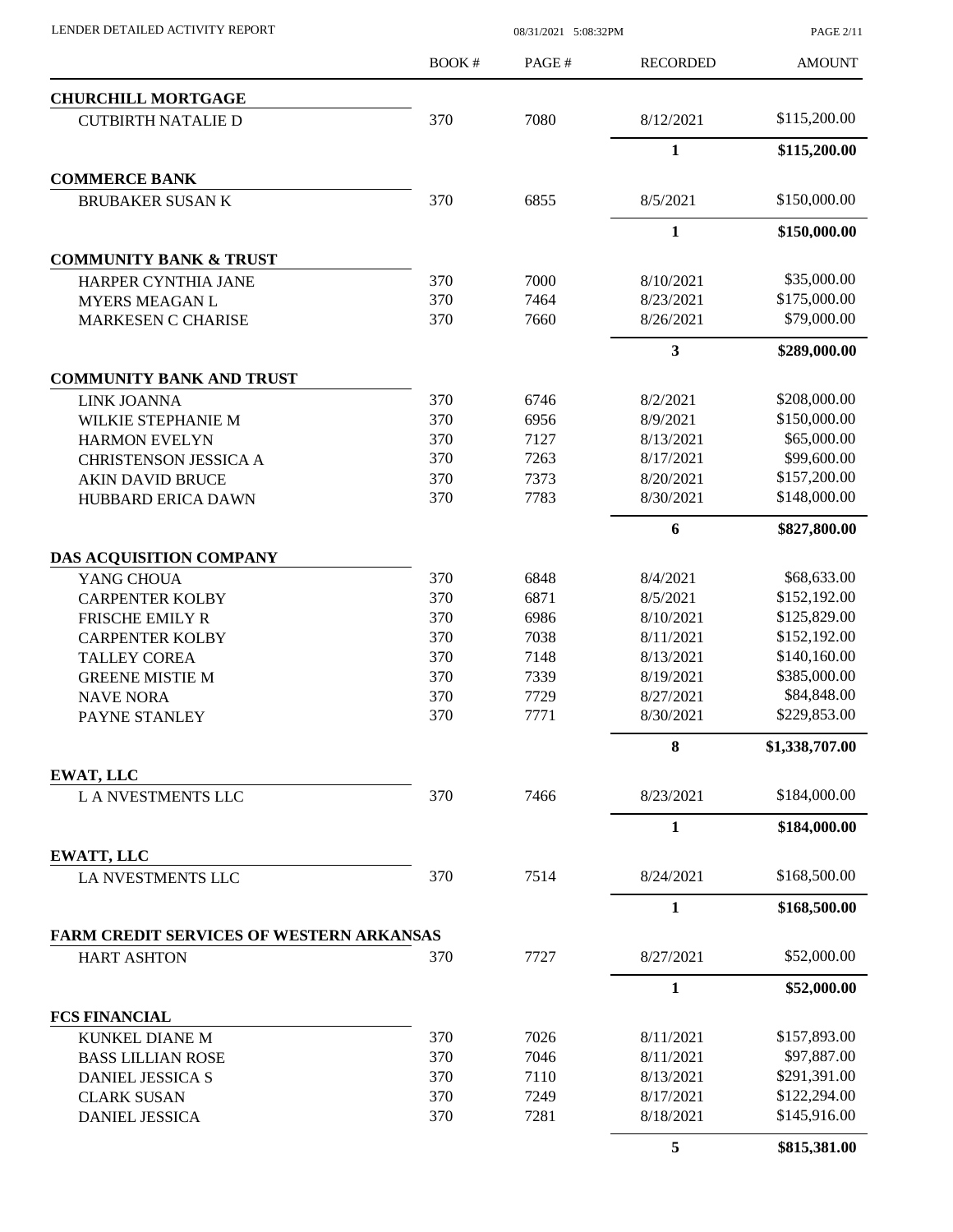PAGE 3/11

|                                      | <b>BOOK#</b> | PAGE# | <b>RECORDED</b> | <b>AMOUNT</b>  |
|--------------------------------------|--------------|-------|-----------------|----------------|
| <b>FIRST BANK</b>                    |              |       |                 |                |
| STEPPING STONE MHC, LLC              | 370          | 6894  | 8/6/2021        | \$1,182,300.00 |
|                                      |              |       | $\mathbf{1}$    | \$1,182,300.00 |
| FIRST COMMUNITY BANK                 |              |       |                 |                |
| <b>GRAY MICHELLE LYNETTE</b>         | 370          | 6732  | 8/2/2021        | \$416,000.00   |
| POINTER TRISHA D                     | 370          | 6749  | 8/2/2021        | \$294,000.00   |
| HILL RHIANNAH JANE                   | 370          | 6931  | 8/9/2021        | \$136,789.00   |
| SHULZ NATHANIEL                      | 370          | 6948  | 8/9/2021        | \$76,500.00    |
| <b>RUPLE NICHOLAS</b>                | 370          | 6951  | 8/9/2021        | \$100,000.00   |
| <b>BUNCH JACKIE</b>                  | 370          | 6975  | 8/10/2021       | \$76,500.00    |
| THOGMARTIN MARVY JO                  | 370          | 7164  | 8/16/2021       | \$349,000.00   |
| HAVEN HOMES OF SOUTHWEST MISSOURI LL | 370          | 7174  | 8/16/2021       | \$92,500.00    |
| <b>LANNON RAMONA</b>                 | 370          | 7184  | 8/16/2021       | \$92,500.00    |
| <b>TALLEY CAYLA</b>                  | 370          | 7238  | 8/17/2021       | \$100,000.00   |
| <b>TALLEY CAYLA</b>                  | 370          | 7239  | 8/17/2021       | \$100,000.00   |
| <b>BETTES COLTON</b>                 | 370          | 7392  | 8/20/2021       | \$120,000.00   |
| <b>ADAMS COREY</b>                   | 370          | 7402  | 8/20/2021       | \$84,000.00    |
| EICHMAN KRISTIE R                    | 370          | 7434  | 8/23/2021       | \$450,260.00   |
| HATHAWAY JOHN W                      | 370          | 7463  | 8/23/2021       | \$348,570.00   |
| SPITTLER SHIRREL                     | 370          | 7567  | 8/25/2021       | \$81,874.00    |
| <b>WALKER BRETT</b>                  | 370          | 7632  | 8/25/2021       | \$71,000.00    |
| <b>SILER LAURA L</b>                 | 370          | 7658  | 8/26/2021       | \$147,000.00   |
| <b>DOTY JERICA</b>                   | 370          | 7705  | 8/27/2021       | \$46,708.30    |
| <b>OAKES CHARITY</b>                 | 370          | 7738  | 8/27/2021       | \$200,000.00   |
| <b>SKAGGS LACY Y</b>                 | 370          | 7768  | 8/30/2021       | \$165,000.00   |
| <b>BALCH LUKE</b>                    | 370          | 7775  | 8/30/2021       | \$278,000.00   |
| WIRTH CHRISTINA J                    | 370          | 7822  | 8/31/2021       | \$125,252.00   |
|                                      |              |       | 23              | \$3,951,453.30 |
| <b>FIRSTTRUST HOME LOANS</b>         |              |       |                 |                |
| <b>BOYD ALISHA</b>                   | 370          | 6769  | 8/3/2021        | \$181,649.00   |
| WICKHAM JASON PATRICK                | 370          | 7144  | 8/13/2021       | \$167,772.00   |
| <b>BURGHERR KEVIN MICHAEL</b>        | 370          | 7674  | 8/26/2021       | \$152,192.00   |
| <b>ORTON JUDY</b>                    | 370          | 7711  | 8/27/2021       | \$165,726.00   |
| <b>GAA JESSICA</b>                   | 370          | 7736  | 8/27/2021       | \$120,000.00   |
|                                      |              |       | 5               | \$787,339.00   |
| <b>FLAGSTAR BANK FSB</b>             |              |       |                 |                |
| <b>KING LINDA A</b>                  | 370          | 7266  | 8/17/2021       | \$113,920.00   |
|                                      |              |       | $\mathbf{1}$    | \$113,920.00   |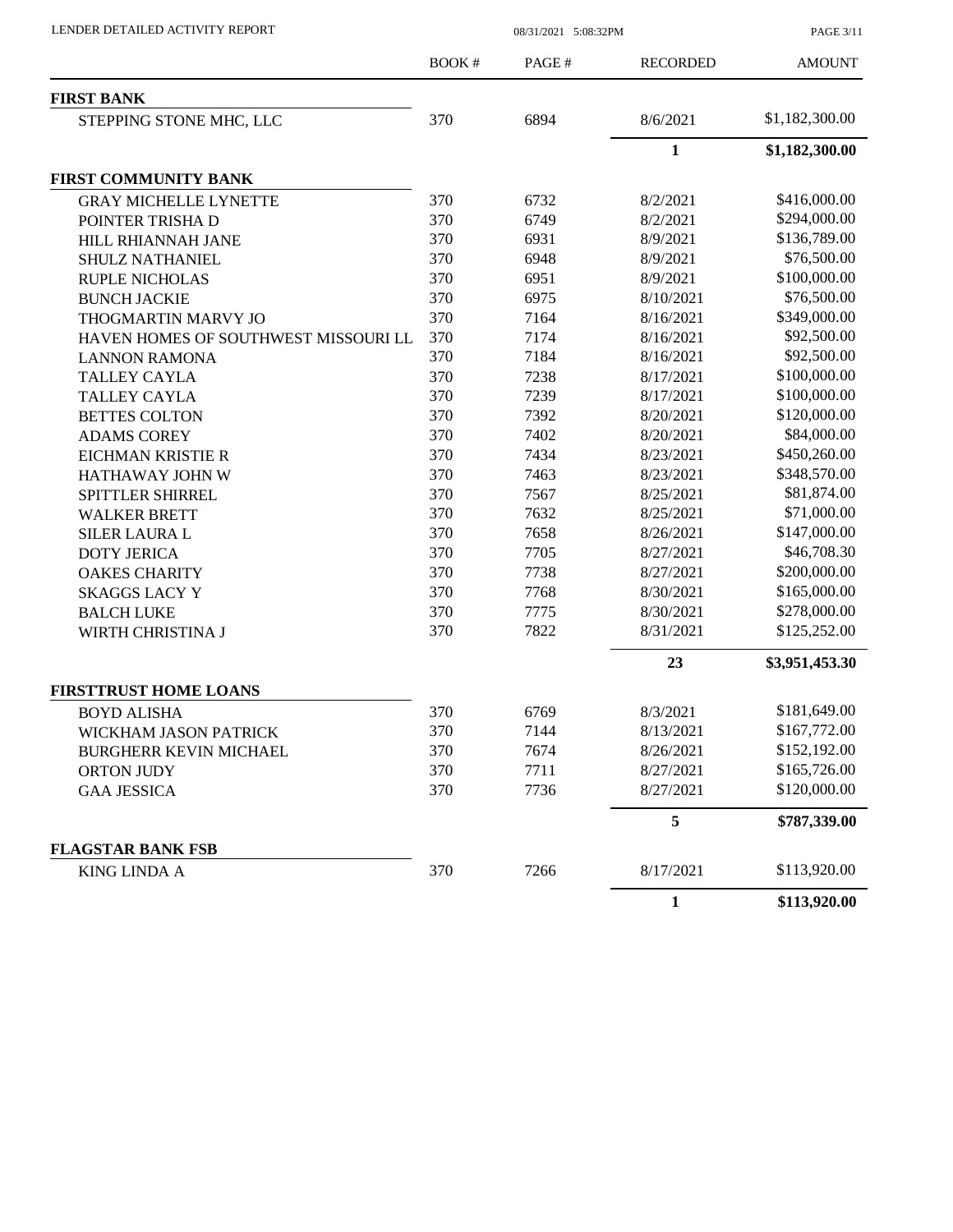PAGE 4/11

|                                      | <b>BOOK#</b> | PAGE# | <b>RECORDED</b> | <b>AMOUNT</b> |
|--------------------------------------|--------------|-------|-----------------|---------------|
| <b>FLAT BRANCH MORTGAGE</b>          |              |       |                 |               |
| MCCLARNON HOLLY D                    | 370          | 6728  | 8/2/2021        | \$190,000.00  |
| STARR DAVID KENT                     | 370          | 6734  | 8/2/2021        | \$246,485.00  |
| <b>GRIFFIN TIFFANY</b>               | 370          | 6736  | 8/2/2021        | \$209,600.00  |
| <b>MARKLEY LOGAN</b>                 | 370          | 6737  | 8/2/2021        | \$122,000.00  |
| PUTNEY TYLER ROBERT                  | 370          | 6751  | 8/2/2021        | \$138,710.00  |
| HARTSFIELD GLORY                     | 370          | 6754  | 8/2/2021        | \$67,750.00   |
| <b>DROULIN SHELBY</b>                | 370          | 6759  | 8/3/2021        | \$159,080.00  |
| <b>HULL MORGAN</b>                   | 370          | 6761  | 8/3/2021        | \$75,757.00   |
| <b>BOOTH WILLIAM C</b>               | 370          | 6781  | 8/3/2021        | \$247,474.00  |
| MCGEHEE EDWARD                       | 370          | 6833  | 8/4/2021        | \$153,174.00  |
| VANDIVER RACHEL D                    | 370          | 6879  | 8/5/2021        | \$208,587.00  |
| RIGGEN MATTHEW JAMES                 | 370          | 6882  | 8/5/2021        | \$266,252.00  |
| <b>MORRIS ERIC M</b>                 | 370          | 6955  | 8/9/2021        | \$103,400.00  |
| WOITOWITZ CANDACE RIANN              | 370          | 6961  | 8/9/2021        | \$88,383.00   |
| <b>BASLEE CRAIG A</b>                | 370          | 6967  | 8/10/2021       | \$214,051.00  |
| <b>WATSON CASEY</b>                  | 370          | 6992  | 8/10/2021       | \$270,019.00  |
| <b>DECARLO BLAKE</b>                 | 370          | 6994  | 8/10/2021       | \$177,622.00  |
| <b>COTTRELL HEIDI</b>                | 370          | 7040  | 8/11/2021       | \$146,398.00  |
| POTTER DAKODA                        | 370          | 7044  | 8/11/2021       | \$140,000.00  |
| <b>WALKER JESSICA R</b>              | 370          | 7058  | 8/11/2021       | \$169,865.00  |
| <b>EMERY JAMIE</b>                   | 370          | 7061  | 8/11/2021       | \$142,072.00  |
| <b>ELSASS ALAN E</b>                 | 370          | 7094  | 8/12/2021       | \$36,000.00   |
| WHITE AMANDA                         | 370          | 7098  | 8/12/2021       | \$189,504.00  |
| WHITEHEAD DAYTON                     | 370          | 7180  | 8/16/2021       | \$182,000.00  |
| <b>DARKOW BRANDON</b>                | 370          | 7187  | 8/16/2021       | \$292,424.00  |
| <b>HARRISON JENNIPHER</b>            | 370          | 7213  | 8/16/2021       | \$168,884.00  |
| <b>HULL ALICIA</b>                   | 370          | 7215  | 8/16/2021       | \$165,150.00  |
| <b>STONER DAVID</b>                  | 370          | 7246  | 8/17/2021       | \$198,750.00  |
| <b>SCHEUERMAN TERESA</b>             | 370          | 7248  | 8/17/2021       | \$122,800.00  |
| <b>CIZEK KARYSSA</b>                 | 370          | 7251  | 8/17/2021       | \$131,200.00  |
| VANG LINDA RWM                       | 370          | 7253  | 8/17/2021       | \$179,935.00  |
| <b>LAND LAURA</b>                    | 370          | 7300  | 8/18/2021       | \$134,800.00  |
| <b>GALLEGOS DIANA VALDEZ</b>         | 370          | 7310  | 8/18/2021       | \$359,100.00  |
| <b>GUYNN CHRISTOPHER J</b>           | 370          | 7346  | 8/19/2021       | \$94,444.00   |
| PEDERSEN LACEE                       | 370          | 7357  | 8/19/2021       | \$116,175.00  |
| HER FA CHAI                          | 370          | 7367  | 8/20/2021       | \$173,773.00  |
| <b>CAYLOR HILDAY</b>                 | 370          | 7380  | 8/20/2021       | \$74,000.00   |
| <b>TATEM CARMEN</b>                  | 370          | 7432  | 8/23/2021       | \$110,200.00  |
| <b>GUTIERREZ - MATOS ELIEN MARIA</b> | 370          | 7436  | 8/23/2021       | \$380,000.00  |
| <b>BRYSON RACHEL</b>                 | 370          | 7513  | 8/24/2021       | \$129,117.00  |
| <b>HOGAN JANINE P</b>                | 370          | 7640  | 8/25/2021       | \$195,320.00  |
| <b>PAUL ERIN</b>                     | 370          | 7642  | 8/26/2021       | \$159,065.00  |
| SAPPINGTON TONYA                     | 370          | 7672  | 8/26/2021       | \$225,834.00  |
| MCMILLAN JAIME C                     | 370          | 7716  | 8/27/2021       | \$146,520.00  |
| <b>KNARR SANDY</b>                   | 370          | 7719  | 8/27/2021       | \$305,860.00  |
| PENDLAND BRANDON                     | 370          | 7725  | 8/27/2021       | \$134,444.00  |
| <b>TOWNSEND KAITLIN S</b>            | 370          | 7731  | 8/27/2021       | \$136,363.00  |
| <b>TRINH ANH</b>                     | 370          | 7735  | 8/27/2021       | \$140,000.00  |
| <b>BEVILLE CHELSI L</b>              | 370          | 7737  | 8/27/2021       | \$141,400.00  |
| VAN SANT BRIANNA                     | 370          | 7784  | 8/30/2021       | \$174,503.00  |
| <b>BARWICK BROOKE E</b>              | 370          | 7788  | 8/30/2021       | \$124,700.00  |
| WILLIAMS DANA MICHELLE               | 370          | 7826  | 8/31/2021       | \$93,082.00   |
|                                      |              |       |                 |               |

**52 \$8,752,026.00**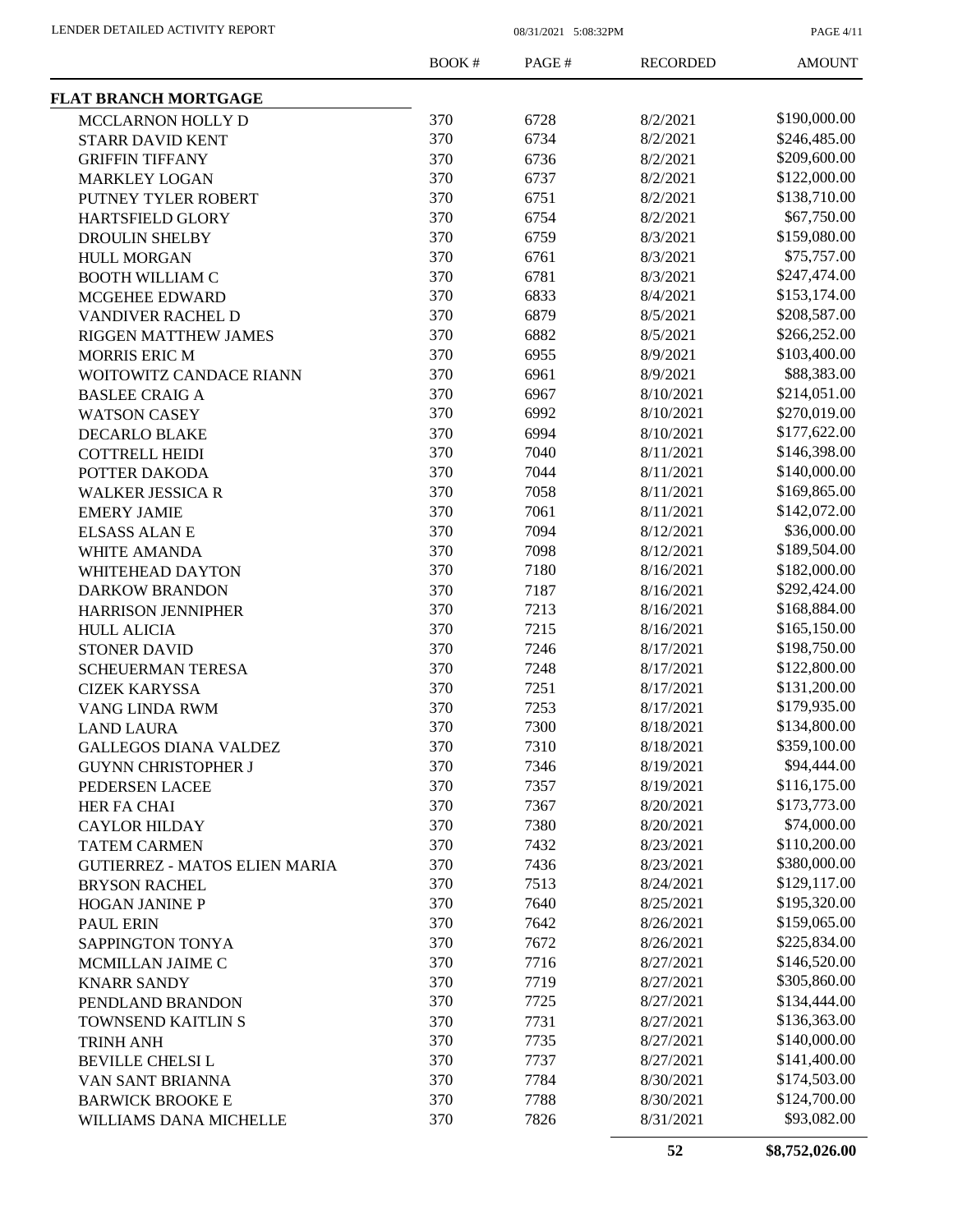PAGE 5/11

|                                                  | <b>BOOK#</b> | PAGE# | <b>RECORDED</b>         | <b>AMOUNT</b>  |
|--------------------------------------------------|--------------|-------|-------------------------|----------------|
| FREEDOM BANK OF SOUTHERN MISSOURI                |              |       |                         |                |
| <b>VAUGHN BROOXIE</b>                            | 370          | 6900  | 8/6/2021                | \$1,776,000.00 |
|                                                  |              |       | $\mathbf{1}$            | \$1,776,000.00 |
| <b>FREEDOM MORTGAGE</b>                          |              |       |                         |                |
| BRYANT CHRISTINA L                               | 370          | 7017  | 8/11/2021               | \$86,442.00    |
| <b>KNIER CHANDRA L</b>                           | 370          | 7474  | 8/23/2021               | \$142,540.00   |
| <b>MCCLENDON CASSIE</b>                          | 370          | 7650  | 8/26/2021               | \$127,413.00   |
| BERRYMAN CASSONDRA                               | 370          | 7666  | 8/26/2021               | \$208,770.00   |
| <b>BARNETT LINDA K</b>                           | 370          | 7778  | 8/30/2021               | \$139,200.00   |
| <b>BOUABDALLAOUI MERYEM</b>                      | 370          | 7816  | 8/31/2021               | \$239,619.00   |
|                                                  |              |       | 6                       | \$943,984.00   |
| <b>GARRETT MICHAEL D</b>                         |              |       |                         |                |
| <b>HAYDEN CLINT</b>                              | 370          | 7786  | 8/30/2021               | \$38,400.00    |
|                                                  |              |       | $\mathbf{1}$            | \$38,400.00    |
| <b>GATEWAY MORTGAGE GROUP</b>                    |              |       |                         |                |
| <b>GUNDER REBECCA L</b>                          | 370          | 6779  | 8/3/2021                | \$357,420.00   |
| <b>METCALF SETH</b>                              | 370          | 6969  | 8/10/2021               | \$227,520.00   |
| <b>ROCHE SALLY</b>                               | 370          | 7167  | 8/16/2021               | \$206,500.00   |
| <b>O'NEILL PAUL J</b>                            | 370          | 7446  | 8/23/2021               | \$290,080.00   |
| MITCHELL MIRANDA NICOLE                          | 370          | 7804  | 8/31/2021               | \$221,000.00   |
| PATTERSON TODD A                                 | 370          | 7855  | 8/31/2021               | \$71,435.00    |
|                                                  |              |       | 6                       | \$1,373,955.00 |
| <b>GERSHMAN MORTGAGE</b><br><b>GRANT TITUS A</b> | 370          | 6980  | 8/10/2021               | \$175,000.00   |
|                                                  |              |       | $\mathbf{1}$            | \$175,000.00   |
| <b>GOODMORTAGE.COM</b>                           |              |       |                         |                |
| <b>COX AMANDA D</b>                              | 370          | 6739  | 8/2/2021                | \$104,843.00   |
|                                                  |              |       | 1                       | \$104,843.00   |
| <b>GREAT SOUTHERN BANK</b>                       |              |       |                         |                |
| <b>CROWNHART ALI ALLEACE</b>                     | 370          | 7010  | 8/10/2021               | \$104,310.00   |
| <b>LITTLEFIELD SHELBY</b>                        | 370          | 7114  | 8/13/2021               | \$127,950.00   |
| MCBRIDE SANDRA L                                 | 370          | 7531  | 8/24/2021               | \$133,000.00   |
| WHITEHILL SCOTT                                  | 370          | 7537  | 8/24/2021               | \$87,000.00    |
|                                                  |              |       | $\overline{\mathbf{4}}$ | \$452,260.00   |
| <b>GUARANTY BANK</b>                             |              |       |                         |                |
| SHEELEY MONICA A                                 | 370          | 6789  | 8/3/2021                | \$226,000.00   |
| <b>DILLINGER TERRILL</b>                         | 370          | 7102  | 8/13/2021               | \$432,000.00   |
| <b>TURNER CODY</b>                               | 370          | 7125  | 8/13/2021               | \$515,000.00   |
| <b>BALES MICHELLE L</b>                          | 370          | 7377  | 8/20/2021               | \$187,500.00   |
| THE CROSBY/CRUZ FAMILY REVOCABLE TRU             | 370          | 7454  | 8/23/2021               | \$75,900.00    |
| <b>ELLIOTT MILES DEAN</b>                        | 370          | 7565  | 8/25/2021               | \$187,049.00   |
| <b>SPENCER ASIA</b>                              | 370          | 7782  | 8/30/2021               | \$241,500.00   |
|                                                  |              |       | 7                       | \$1,864,949.00 |
| <b>HAASE DEANNA SUE RINEHART</b>                 |              |       |                         |                |
| <b>HAYDEN LACEY</b>                              | 370          | 7786  | 8/30/2021               | \$38,400.00    |
|                                                  |              |       | 1                       | \$38,400.00    |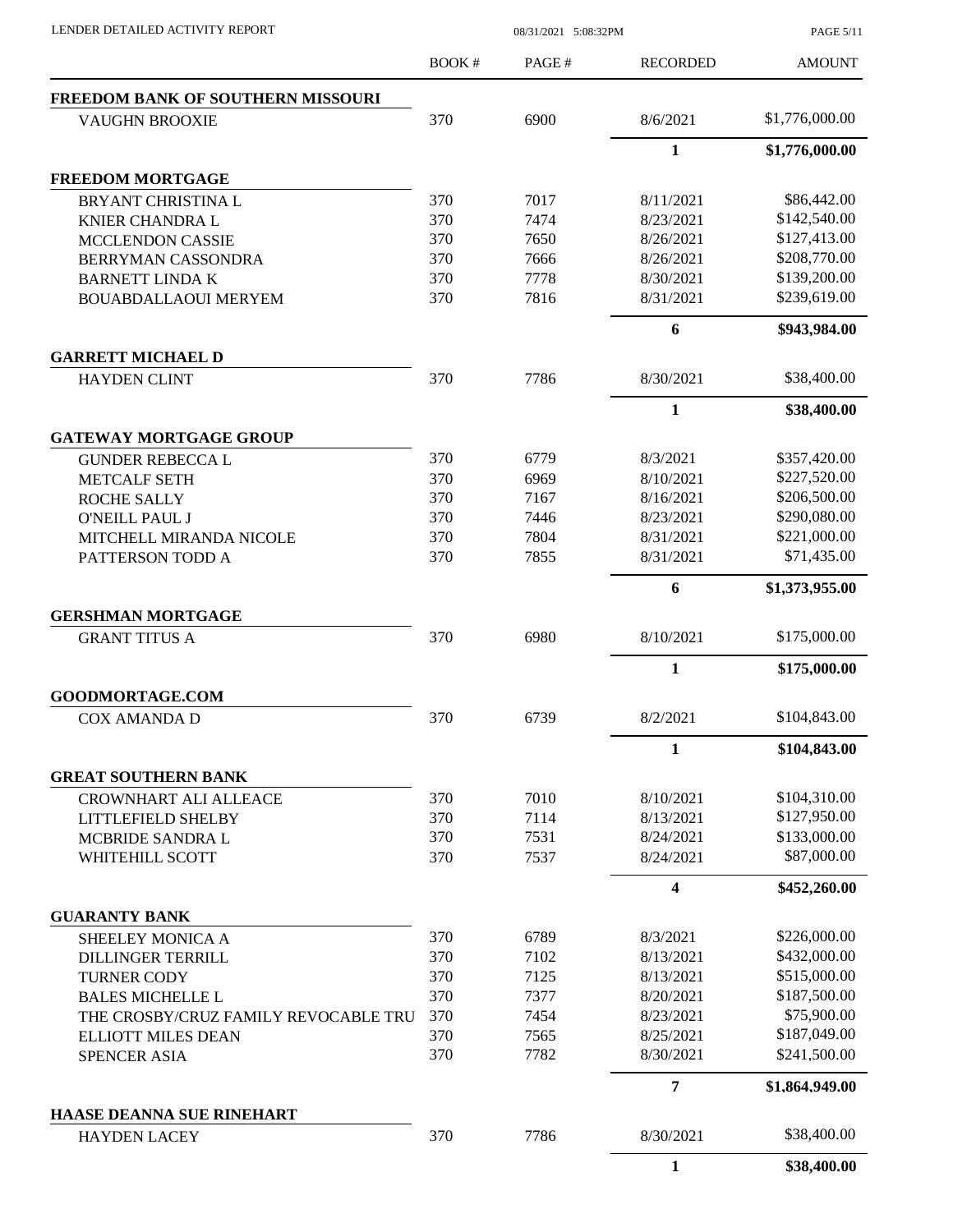| LENDER DETAILED ACTIVITY REPORT                        |            |              | PAGE 6/11<br>08/31/2021 5:08:32PM |                                |  |
|--------------------------------------------------------|------------|--------------|-----------------------------------|--------------------------------|--|
|                                                        | BOOK#      | PAGE#        | <b>RECORDED</b>                   | <b>AMOUNT</b>                  |  |
| HAPPY HUMMINGBIRD II                                   |            |              |                                   |                                |  |
| <b>CUSTOM HYDRO LLC</b>                                | 370        | 7363         | 8/20/2021                         | \$50,000.00                    |  |
|                                                        |            |              | $\mathbf{1}$                      | \$50,000.00                    |  |
| <b>HENDRICKS GARY</b><br><b>COPE TAYLAH</b>            | 370        | 7379         | 8/20/2021                         | \$96,200.00                    |  |
|                                                        |            |              | $\mathbf{1}$                      | \$96,200.00                    |  |
| <b>HULSEY THAD LEA</b>                                 |            |              |                                   |                                |  |
| <b>ERICKSON LADORA</b>                                 | 370        | 7623         | 8/25/2021                         | \$10,000.00                    |  |
|                                                        |            |              | $\mathbf{1}$                      | \$10,000.00                    |  |
| <b>JOPLIN METRO CREDIT UNION</b>                       |            |              |                                   |                                |  |
| WRIGHT ASHLEY DAWN                                     | 370        | 7123         | 8/13/2021                         | \$60,000.00                    |  |
|                                                        |            |              | 1                                 | \$60,000.00                    |  |
| <b>JPMORGAN CHASE BANK</b>                             |            |              |                                   |                                |  |
| DAYTON SERAH L                                         | 370        | 6924         | 8/9/2021                          | \$89,543.00                    |  |
|                                                        |            |              | $\mathbf{1}$                      | \$89,543.00                    |  |
| <b>LABETTE BANK</b>                                    |            |              |                                   |                                |  |
| <b>BRIGHTMAN GREGORY DON</b>                           | 370        | 7327         | 8/19/2021                         | \$282,500.00                   |  |
|                                                        |            |              | 1                                 | \$282,500.00                   |  |
| <b>LANE ALLISON</b>                                    |            |              |                                   |                                |  |
| MITCHELL JERRY J                                       | 370        | 6720         | 8/2/2021                          | \$55,000.00                    |  |
|                                                        |            |              | 1                                 | \$55,000.00                    |  |
| <b>LEGACY NATIONAL BANK</b>                            |            |              |                                   |                                |  |
| HILLCREST BROILER FARM LLC<br><b>LAKE HOLDINGS LLC</b> | 370<br>370 | 7628<br>7629 | 8/25/2021<br>8/25/2021            | 11,600,000.00<br>11,600,000.00 |  |
|                                                        |            |              | $\overline{2}$                    | \$23,200,000.00                |  |
| <b>LOANDEPOT.COM</b>                                   |            |              |                                   |                                |  |
| <b>SHELLER RUTH N</b>                                  | 370        | 7413         | 8/23/2021                         | \$326,400.00                   |  |
|                                                        |            |              | 1                                 | \$326,400.00                   |  |
| <b>LOGANWOOD LLC</b>                                   |            |              |                                   |                                |  |
| <b>LA NVESTMENTS LLC</b>                               | 370        | 7468         | 8/23/2021                         | \$300,000.00                   |  |
|                                                        |            |              | $\mathbf{1}$                      | \$300,000.00                   |  |
| <b>MACY HERSCHEL D TRUST</b><br>MACY HERSCHEL D JR     | 370        | 7636         | 8/25/2021                         | \$160,000.00                   |  |
|                                                        |            |              | $\mathbf{1}$                      | \$160,000.00                   |  |
| <b>MID-MISSOURI BANK</b>                               |            |              |                                   |                                |  |
| <b>ZIESMAN KATELYN</b>                                 | 370        | 7391         | 8/20/2021                         | \$185,000.00                   |  |
| <b>ODEGARD SHANNON</b>                                 | 370        | 7688         | 8/26/2021                         | \$45,500.00                    |  |
|                                                        |            |              | $\boldsymbol{2}$                  | \$230,500.00                   |  |
| <b>MIDWEST HERITAGE BANK</b>                           |            |              |                                   |                                |  |
| MEDICAL CENTER RENTAL PROPERTIES LC                    | 370        | 7198         | 8/16/2021                         | \$120,480.00                   |  |
| MEDICAL CENTER RENTAL PROPERTIES LC                    | 370        | 7204         | 8/16/2021                         | \$120,000.00                   |  |
| MEDICAL CENTER RENTAL PROPERTIES LLC                   | 370        | 7207         | 8/16/2021                         | \$119,600.00                   |  |
|                                                        |            |              | $\mathbf{3}$                      | \$360,080.00                   |  |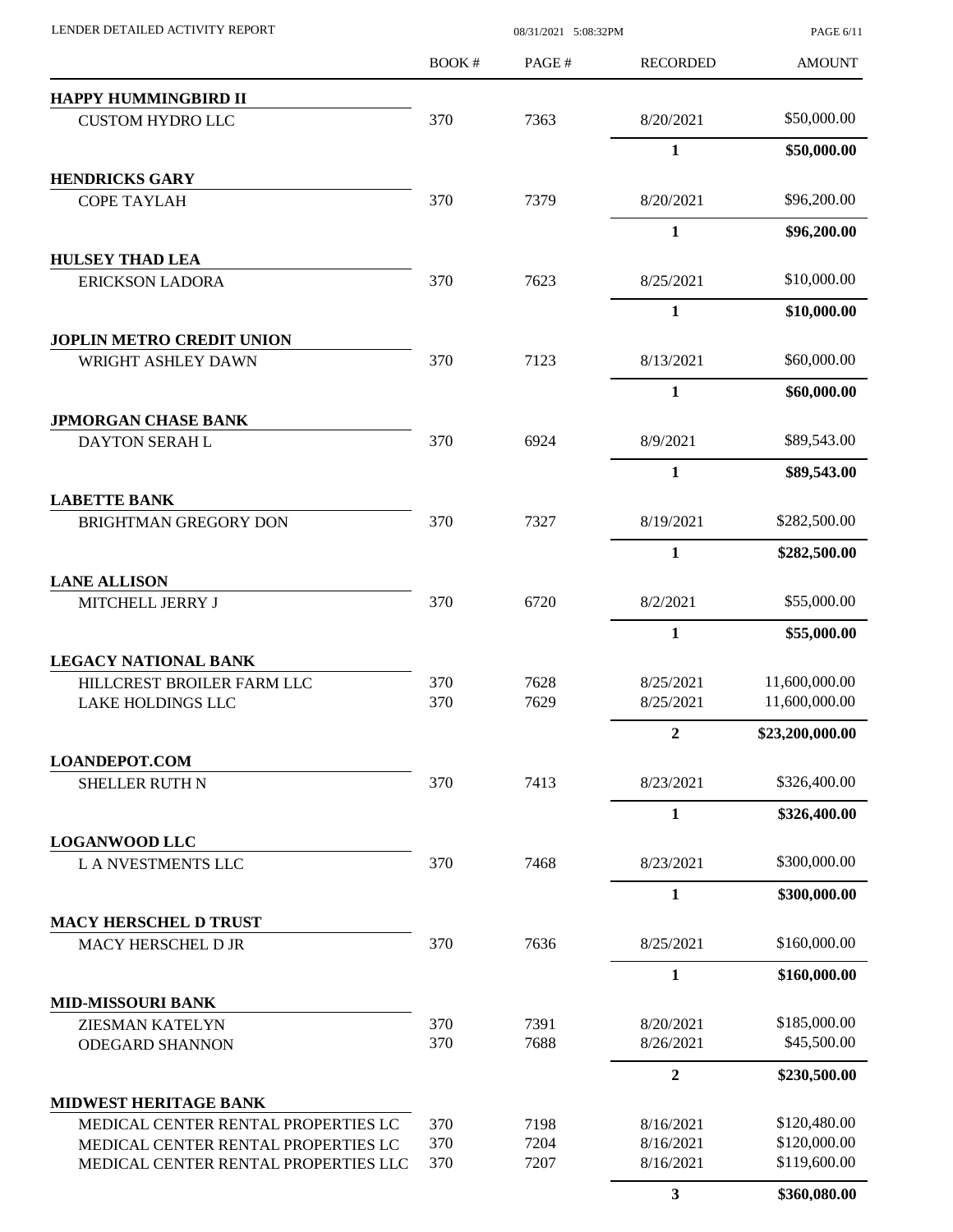| LENDER DETAILED ACTIVITY REPORT         |              | 08/31/2021 5:08:32PM |                  | <b>PAGE 7/11</b> |  |  |
|-----------------------------------------|--------------|----------------------|------------------|------------------|--|--|
|                                         | <b>BOOK#</b> | PAGE#                | <b>RECORDED</b>  | <b>AMOUNT</b>    |  |  |
| MIDWEST MORTGAGE ASSOCIATES             |              |                      |                  |                  |  |  |
| <b>SPEAK ASHLEY D</b>                   | 370          | 7633                 | 8/25/2021        | \$126,170.00     |  |  |
|                                         |              |                      | 1                | \$126,170.00     |  |  |
| MISSOURI HOUSING DEVELOPMENT COMMISSION |              |                      |                  |                  |  |  |
| <b>CARPENTER KOLBY</b>                  | 370          | 6872                 | 8/5/2021         | \$6,087.68       |  |  |
| <b>DECARLO BLAKE</b>                    | 370          | 6995                 | 8/10/2021        | \$7,104.88       |  |  |
| <b>BRYSON RACHEL</b>                    | 370          | 7519                 | 8/24/2021        | \$5,164.68       |  |  |
|                                         |              |                      | 3                | \$18,357.24      |  |  |
| <b>MORGAN PERRY</b>                     |              |                      |                  |                  |  |  |
| JO'BRO-STRUM ENTERPRISE LLC             | 370          | 7372                 | 8/20/2021        | \$240,000.00     |  |  |
|                                         |              |                      | $\mathbf{1}$     | \$240,000.00     |  |  |
| <b>MORTGAGE RESEARCH CENTER</b>         |              |                      |                  |                  |  |  |
| <b>CRAMER RANDALL</b>                   | 370          | 6783                 | 8/3/2021         | \$238,927.00     |  |  |
| PORTER NATALIE A                        | 370          | 7440                 | 8/23/2021        | \$460,800.00     |  |  |
|                                         |              |                      | $\overline{2}$   | \$699,727.00     |  |  |
| NATIONSTAR MORTGAGE                     |              |                      |                  |                  |  |  |
| PUNCH VICKI L                           | 370          | 6880                 | 8/5/2021         | \$173,920.00     |  |  |
| <b>BLEVINS KIMBERLY J</b>               | 370          | 7414                 | 8/23/2021        | \$60,000.00      |  |  |
| RAGSDALE DEBRA L                        | 370          | 7487                 | 8/24/2021        | \$84,000.00      |  |  |
|                                         |              |                      | 3                | \$317,920.00     |  |  |
| <b>NAVY FEDERAL CREDIT UNION</b>        |              |                      |                  |                  |  |  |
| <b>GEIS VICKI</b>                       | 370          | 7268                 | 8/17/2021        | \$417,175.00     |  |  |
|                                         |              |                      | $\mathbf{1}$     | \$417,175.00     |  |  |
| <b>NEW AMERICAN FUNDING</b>             |              |                      |                  |                  |  |  |
| <b>BEVINS TAMMY S</b>                   | 370          | 7217                 | 8/16/2021        | \$138,700.00     |  |  |
|                                         |              |                      | 1                | \$138,700.00     |  |  |
| <b>NEW DAY FINANCIAL</b>                |              |                      |                  |                  |  |  |
| MURPHY JANET SONYA                      | 370          | 6796                 | 8/4/2021         | \$134,000.00     |  |  |
| <b>DEAN TRACY</b>                       | 370          | 7341                 | 8/19/2021        | \$150,257.00     |  |  |
|                                         |              |                      | $\boldsymbol{2}$ | \$284,257.00     |  |  |
| <b>NEWREZ LLC</b>                       |              |                      |                  |                  |  |  |
| TAYLOR JULIE ELIZABETH                  | 370          | 7260                 | 8/17/2021        | \$83,000.00      |  |  |
|                                         |              |                      | $\mathbf{1}$     | \$83,000.00      |  |  |
| <b>OAKSTAR BANK</b>                     |              |                      |                  |                  |  |  |
| <b>BEMO RACHEL</b>                      | 370          | 6981                 | 8/10/2021        | \$287,200.00     |  |  |
|                                         |              |                      | $\mathbf{1}$     | \$287,200.00     |  |  |
| <b>OLD MISSOURI BANK</b>                |              |                      |                  |                  |  |  |
| <b>SMITH SHAELA</b>                     | 370          | 7335                 | 8/19/2021        | \$233,750.00     |  |  |
| FOSSARD KRYSTAL                         | 370          | 7787                 | 8/30/2021        | \$410,000.00     |  |  |
|                                         |              |                      | $\boldsymbol{2}$ | \$643,750.00     |  |  |
| PENDERGRAFT SUE<br><b>BRESEE AMBER</b>  | 370          | 6731                 | 8/2/2021         | \$44,000.00      |  |  |
|                                         |              |                      |                  |                  |  |  |
|                                         |              |                      | $\mathbf{1}$     | \$44,000.00      |  |  |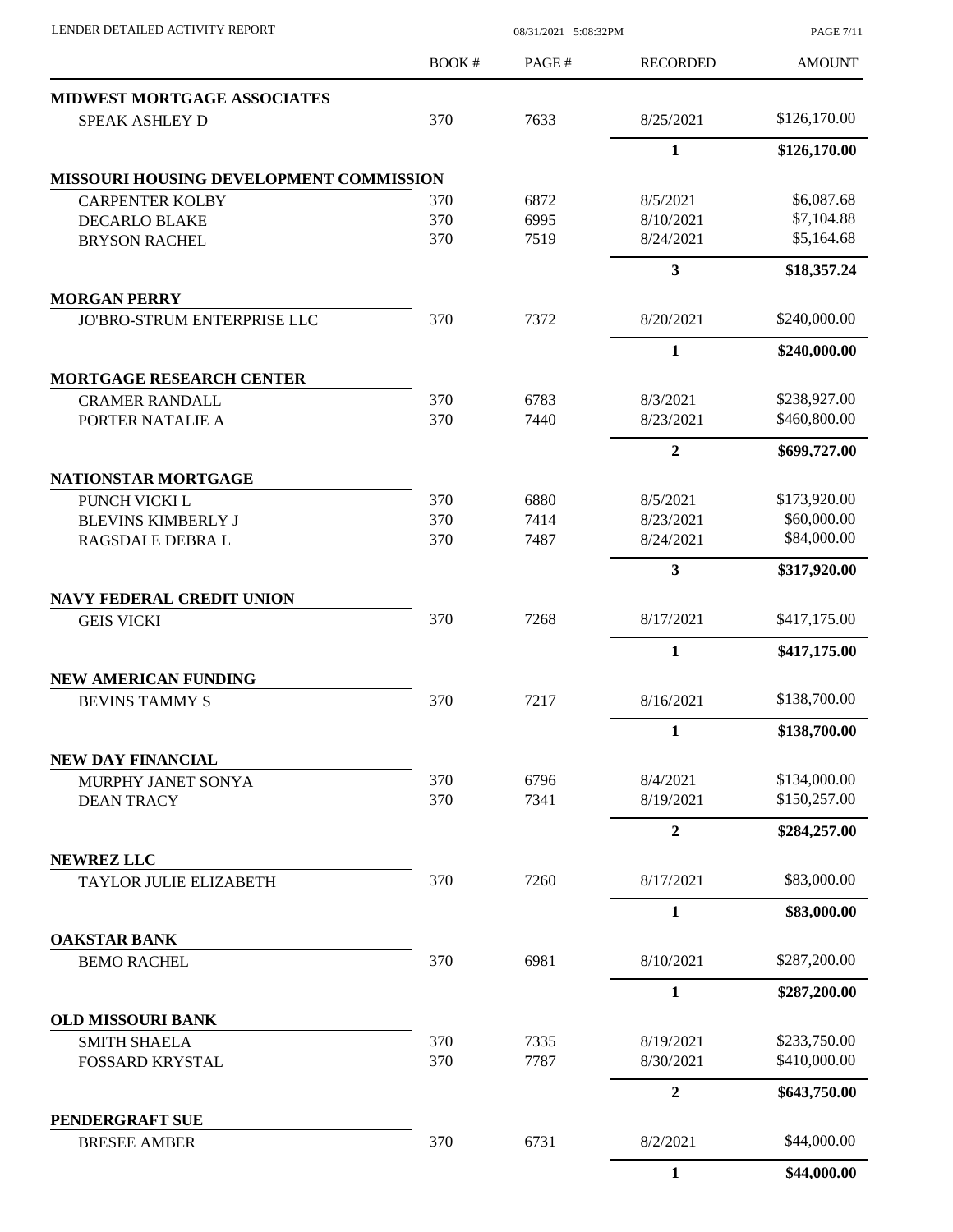|                                    | BOOK# | PAGE# | <b>RECORDED</b> | <b>AMOUNT</b>  |
|------------------------------------|-------|-------|-----------------|----------------|
| PENDERGRAFT TONY                   |       |       |                 |                |
| TEJADA WILLIAM PEREZ               | 370   | 6731  | 8/2/2021        | \$44,000.00    |
|                                    |       |       | $\mathbf{1}$    | \$44,000.00    |
| PEOPLES BANK                       |       |       |                 |                |
| <b>TWISS JILLIAN CHRISTINE</b>     | 370   | 6860  | 8/5/2021        | \$1,917,238.00 |
| <b>NEVELLE LLC</b>                 | 370   | 6863  | 8/5/2021        | \$66,300.00    |
| <b>SCRIBNER BROOKE LEA</b>         | 370   | 6977  | 8/10/2021       | \$265,600.00   |
| <b>GILKERSON MORGAN</b>            | 370   | 6982  | 8/10/2021       | \$0.00         |
| <b>COLBERT TARYN</b>               | 370   | 7052  | 8/11/2021       | \$59,500.00    |
| <b>BLACK CHRISTOPHER</b>           | 370   | 7234  | 8/17/2021       | \$548,250.00   |
| <b>BLACK CHRISTOPHER</b>           | 370   | 7235  | 8/17/2021       | \$88,550.00    |
| <b>RYAN TIMOTHY MARK</b>           | 370   | 7269  | 8/18/2021       | \$55,000.00    |
| THE SAMPSON FAMILY HERITAGE TRUST  | 370   | 7270  | 8/18/2021       | \$180,400.00   |
|                                    |       |       | 9               | \$3,180,838.00 |
| PEOPLES BANK OF SENECA             |       |       |                 |                |
| <b>GREY OAK INVESTMENTS LLC</b>    | 370   | 7255  | 8/17/2021       | \$63,750.00    |
| <b>MURPHY BRITTANY</b>             | 370   | 7535  | 8/24/2021       | \$220,200.00   |
| <b>MORTON KAYLA M</b>              | 370   | 7812  | 8/31/2021       | \$307,200.00   |
| <b>MORTON KAYLA M</b>              | 370   | 7815  | 8/31/2021       | \$10,000.00    |
|                                    |       |       | 4               | \$601,150.00   |
| <b>PINNACLE BANK</b>               |       |       |                 |                |
| <b>HARGIS SHARON M</b>             | 370   | 6794  | 8/3/2021        | \$439,000.00   |
| LEGALLY BLONDE INVESTMENTS, LLC    | 370   | 6891  | 8/5/2021        | \$147,500.00   |
| <b>DORRIS CHRISTINA F</b>          | 370   | 7442  | 8/23/2021       | \$195,400.00   |
|                                    |       |       | 3               | \$781,900.00   |
| PLANET HOME LENDING                |       |       |                 |                |
| <b>MCNAMARA CHARLES S</b>          | 370   | 7748  | 8/30/2021       | \$114,247.00   |
|                                    |       |       | 1               | \$114,247.00   |
| PRIORITY BANK<br><b>DAWES LISA</b> | 370   | 6763  | 8/3/2021        | \$256,000.00   |
|                                    |       |       |                 |                |
| <b>QUICKEN LOANS</b>               |       |       | 1               | \$256,000.00   |
| <b>LUCKE BENJAMIN</b>              | 370   | 6798  | 8/4/2021        | \$177,250.00   |
| <b>HAMES DE A</b>                  | 370   | 6853  | 8/5/2021        | \$194,904.00   |
| <b>CLITHERO JAMIE L</b>            | 370   | 6854  | 8/5/2021        | \$159,600.00   |
| WHITTLE BETH E                     | 370   | 6925  | 8/9/2021        | \$101,263.00   |
| KOEHLER PETER K                    | 370   | 6971  | 8/10/2021       | \$103,785.00   |
| <b>DAVIS JAMIE</b>                 | 370   | 7274  | 8/18/2021       | \$242,000.00   |
| <b>JACKSON MICHAEL L</b>           | 370   | 7319  | 8/19/2021       | \$111,000.00   |
|                                    |       |       |                 |                |
| <b>RIVERSIDE MORTGAGE</b>          |       |       | 7               | \$1,089,802.00 |
| HOLT ELLENA LEE                    | 370   | 7221  | 8/16/2021       | \$143,450.00   |
|                                    |       |       | 1               | \$143,450.00   |
| <b>ROBERTS BETTY LOU</b>           |       |       |                 |                |
| LOPEZ ISMELDA ADELINA DELEON       | 370   | 7152  | 8/13/2021       | \$106,000.00   |
|                                    |       |       | $\mathbf{1}$    | \$106,000.00   |

LENDER DETAILED ACTIVITY REPORT 08/31/2021 5:08:32PM

PAGE 8/11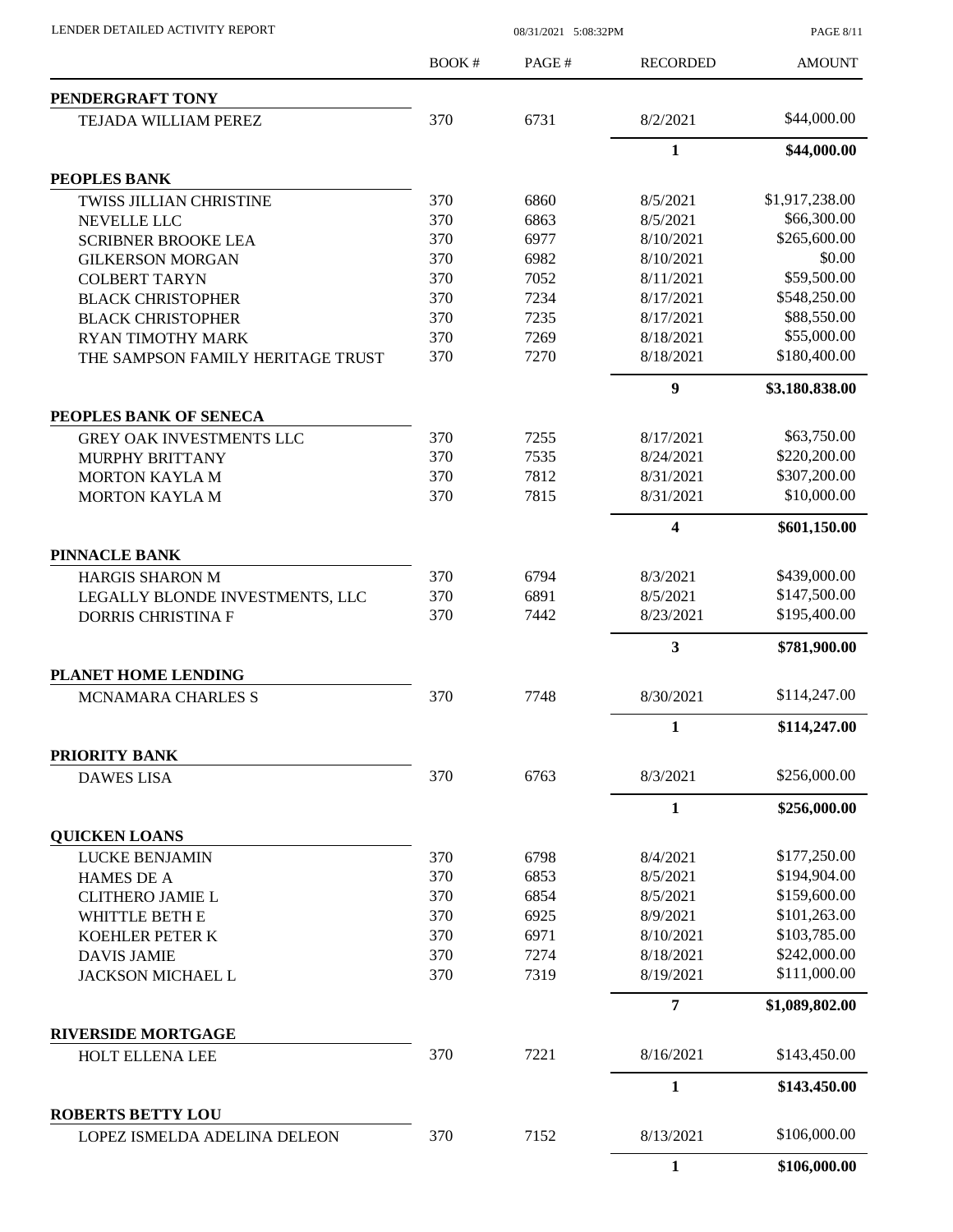|                                            | <b>BOOK#</b> | PAGE# | <b>RECORDED</b>  | <b>AMOUNT</b>  |
|--------------------------------------------|--------------|-------|------------------|----------------|
| ROBERTS DANIEL SAMUEL TRUST                |              |       |                  |                |
| LOPEZ LUIS EDUARDO MEJIA                   | 370          | 7152  | 8/13/2021        | \$106,000.00   |
|                                            |              |       | $\mathbf{1}$     | \$106,000.00   |
| <b>ROCKET MORTGAGE</b>                     |              |       |                  |                |
| <b>SNIDER RHONDA</b>                       | 370          | 7011  | 8/11/2021        | \$115,040.00   |
| <b>BUZZARD JOHN</b>                        | 370          | 7075  | 8/12/2021        | \$126,600.00   |
| <b>LOYD DONNAL</b>                         | 370          | 7105  | 8/13/2021        | \$148,536.00   |
| <b>GILLMORE STEVEN R</b>                   | 370          | 7194  | 8/16/2021        | \$122,000.00   |
| <b>HERRON SUSAN</b>                        | 370          | 7271  | 8/18/2021        | \$164,835.00   |
| <b>BURKHART JESSIE</b>                     | 370          | 7374  | 8/20/2021        | \$256,500.00   |
| ABRUZZO DEBORAH                            | 370          | 7447  | 8/23/2021        | \$113,600.00   |
| <b>MOSS CHRISTIAN</b>                      | 370          | 7517  | 8/24/2021        | \$83,600.00    |
| <b>JACOBS RAYMOND CHARLES</b>              | 370          | 7558  | 8/25/2021        | \$75,000.00    |
| <b>JACOBS FRANCES EVONNE</b>               | 370          | 7576  | 8/25/2021        | \$75,000.00    |
| DEPAUL FRANK D                             | 370          | 7625  | 8/25/2021        | \$125,400.00   |
| HALL KASSONDRA SINCLAIR                    | 370          | 7626  | 8/25/2021        | \$134,200.00   |
| <b>BARNES KENNETH P</b>                    | 370          | 7793  | 8/30/2021        | \$207,400.00   |
| <b>SMALLWOOD JAMES</b>                     | 370          | 7809  | 8/31/2021        | \$428,450.00   |
| PORTER TERRY L                             | 370          | 7827  | 8/31/2021        | \$112,500.00   |
|                                            |              |       | 15               | \$2,288,661.00 |
| <b>ROYAL UNITED MORTGAGE</b>               |              |       |                  |                |
| <b>GRAUE KATHY JEAN</b>                    | 370          | 7693  | 8/27/2021        | \$100,000.00   |
|                                            |              |       | 1                | \$100,000.00   |
| <b>SCHROCK JUDY K</b>                      |              |       |                  |                |
| <b>SCHUBER MITCHELL HOMES LLC</b>          | 370          | 7856  | 8/31/2021        | \$45,000.00    |
|                                            |              |       | $\mathbf{1}$     | \$45,000.00    |
| <b>SCHWALLS BARBARA J</b>                  |              |       |                  |                |
| <b>WEBBER DAVID</b>                        | 370          | 7258  | 8/17/2021        | \$29,500.00    |
|                                            |              |       | 1                | \$29,500.00    |
| <b>SCHWALLS CHARLIE P</b>                  |              |       |                  |                |
| <b>WEBBER JENNIFER E</b>                   | 370          | 7258  | 8/17/2021        | \$29,500.00    |
|                                            |              |       | 1                | \$29,500.00    |
| SECRETARY OF HOUSING AND URBAN DEVELOPMENT |              |       |                  |                |
| <b>OWENS VANESA M</b>                      | 370          | 7107  | 8/13/2021        | \$0.00         |
| <b>CLARK LEVI</b>                          | 370          | 7115  | 8/13/2021        | \$7,070.98     |
|                                            |              |       | $\boldsymbol{2}$ | \$7,070.98     |
| SECURITY BANK AND TRUST COMPANY            |              |       |                  |                |
| <b>WILSON PHILLIP A</b>                    | 370          | 7169  | 8/16/2021        | \$2,050,000.00 |
|                                            |              |       | 1                | \$2,050,000.00 |
| <b>SECURITY BANK OF SOUTHWEST MISSOURI</b> |              |       |                  |                |
| <b>GINGERICH MIRIAM</b>                    | 370          | 6899  | 8/6/2021         | \$270,000.00   |
| 4 STATE PROPERTY BROTHERS, LLC             | 370          | 7653  | 8/26/2021        | \$105,000.00   |
|                                            |              |       | $\mathbf{2}$     | \$375,000.00   |
| SECURITY BANK OF SOUTHWEST MISSOURI BANK   |              |       |                  |                |
| <b>MOUA VAMEE</b>                          | 370          | 6830  | 8/4/2021         | \$210,000.00   |
|                                            |              |       | $\mathbf{1}$     | \$210,000.00   |

LENDER DETAILED ACTIVITY REPORT 08/31/2021 5:08:32PM

PAGE 9/11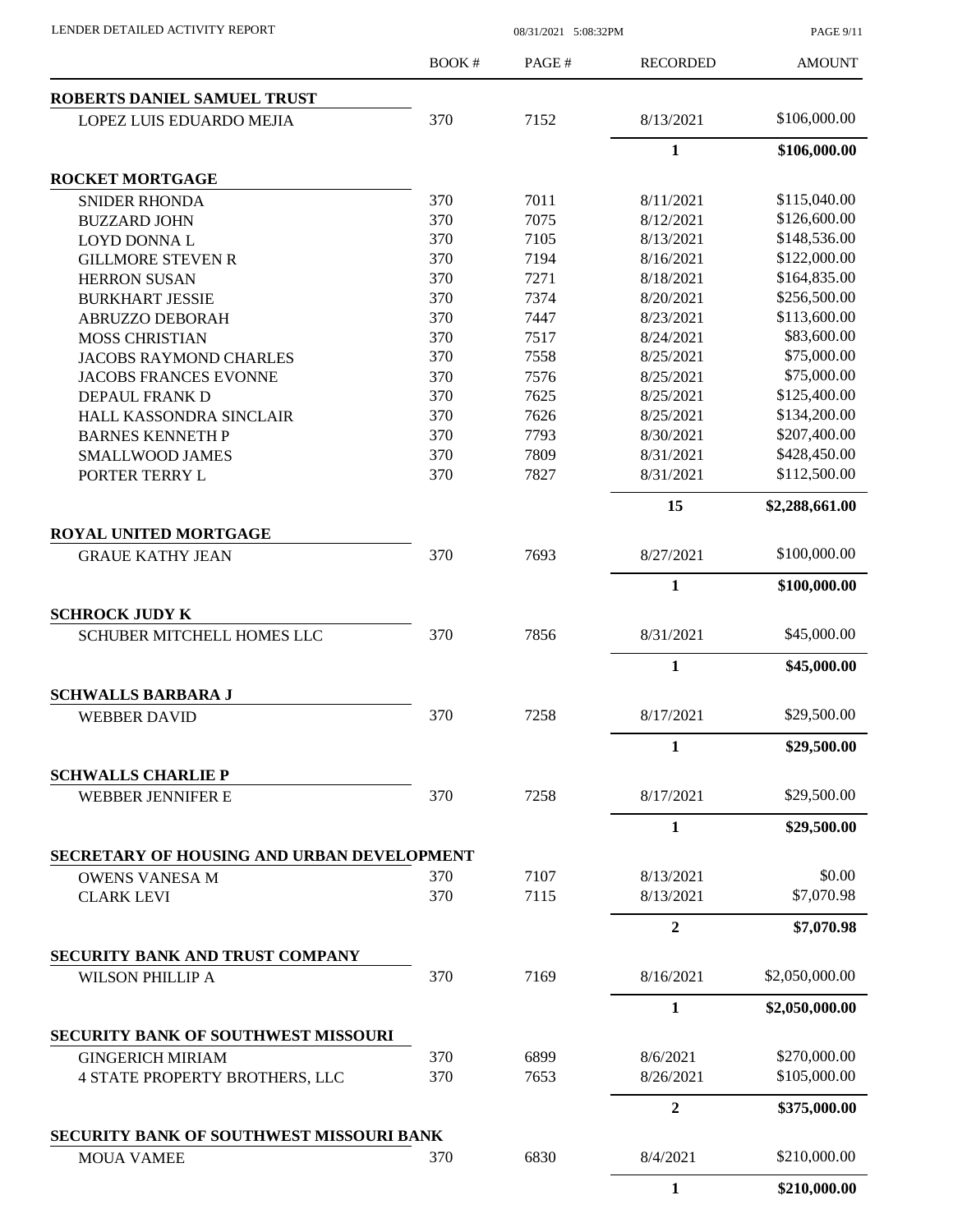| <b>SIMS CHRISTIANA A</b><br><b>BATES CHANEL</b> | 370 | 6774 | 8/3/2021       |                |
|-------------------------------------------------|-----|------|----------------|----------------|
|                                                 |     |      |                |                |
|                                                 |     |      |                | \$80,000.00    |
|                                                 |     |      | $\mathbf{1}$   | \$80,000.00    |
| SOUTHWEST MISSOURI BANK                         |     |      |                |                |
| <b>HOUK LAURA</b>                               | 370 | 6743 | 8/2/2021       | \$140,000.00   |
| MAYBEN MELINDA M                                | 370 | 6771 | 8/3/2021       | \$129,200.00   |
| <b>SKAGGS KRISTEN G</b>                         | 370 | 6819 | 8/4/2021       | \$106,000.00   |
| HIRSHEY ALICIA L HUGHES                         | 370 | 6850 | 8/4/2021       | \$347,120.00   |
| HOUDYSHELL DAVID                                | 370 | 6861 | 8/5/2021       | \$30,000.00    |
| <b>CLARKE LISA LOUISE</b>                       | 370 | 6920 | 8/9/2021       | \$160,000.00   |
| MCBRYDE KAREN L                                 | 370 | 6962 | 8/9/2021       | \$65,000.00    |
| <b>MCBRYDE KAREN</b>                            | 370 | 6963 | 8/9/2021       | \$68,000.00    |
| <b>WILKINSON ELIZABETH</b>                      | 370 | 6996 | 8/10/2021      | \$85,800.00    |
| <b>BOND MISTY</b>                               | 370 | 7113 | 8/13/2021      | \$150,000.00   |
| BOWMAN KIMBERLY L                               | 370 | 7119 | 8/13/2021      | \$181,500.00   |
| THOMPSON TERESA L                               | 370 | 7120 | 8/13/2021      | \$35,000.00    |
| <b>ADDINGTON TARA J</b>                         | 370 | 7121 | 8/13/2021      | \$35,000.00    |
| FULLERTON GLENDA JEAN                           | 370 | 7240 | 8/17/2021      | \$15,000.00    |
| <b>SCHEURICH DAWN RACHELLE</b>                  | 370 | 7241 | 8/17/2021      | \$195,000.00   |
| <b>LAFFERTY RACHEL L</b>                        | 370 | 7329 | 8/19/2021      | \$40,000.00    |
| <b>COSS KIMBERLY D</b>                          | 370 | 7352 | 8/19/2021      | \$145,000.00   |
| <b>CONWAY ROBERT D</b>                          | 370 | 7354 | 8/19/2021      | \$488,880.00   |
| <b>HOOPAI JUDIE H</b>                           | 370 | 7490 | 8/24/2021      | \$119,000.00   |
| <b>ELLIS JANICE</b>                             | 370 | 7533 | 8/24/2021      | \$185,000.00   |
| VANCE DAVID MICHAEL                             | 370 | 7571 | 8/25/2021      | \$50,000.00    |
| <b>JAMES CASSIE</b>                             | 370 | 7572 | 8/25/2021      | \$47,800.00    |
| <b>BRYANT SHAUNA K</b>                          | 370 | 7573 | 8/25/2021      | \$30,000.00    |
| HATFIELD BRIAN G                                | 370 | 7574 | 8/25/2021      | \$122,000.00   |
| WOOD MELISSA L                                  | 370 | 7698 | 8/27/2021      | \$84,000.00    |
| <b>SCHROCK JUDY K</b>                           | 370 | 7796 | 8/30/2021      | \$45,000.00    |
| WRIGHT LELAND                                   | 370 | 7820 | 8/31/2021      | \$87,875.00    |
| <b>COTTEN CLAUDE M</b>                          | 370 | 7830 | 8/31/2021      | \$125,000.00   |
| PARKER MELANIE L                                | 370 | 7833 | 8/31/2021      | \$50,000.00    |
|                                                 |     |      |                | \$126,960.00   |
| ALDERMAN VIRGINIA L                             | 370 | 7834 | 8/31/2021      |                |
|                                                 |     |      | 30             | \$3,489,135.00 |
| <b>STONE BANK</b><br><b>CHING BLAK R</b>        | 370 | 6714 | 8/2/2021       | \$505,693.00   |
|                                                 | 370 | 6716 |                | \$132,907.00   |
| <b>CHING BLAK R</b>                             |     |      | 8/2/2021       |                |
|                                                 |     |      | $\overline{2}$ | \$638,600.00   |
| THE UNION BANK COMPANY<br>TAYLOR JASON A        | 370 | 6784 | 8/3/2021       | \$156,000.00   |
|                                                 |     |      | $\mathbf{1}$   | \$156,000.00   |
| <b>TOWNE MORTGAGE</b>                           |     |      |                |                |
| <b>BURTON RAYMOND T</b>                         | 370 | 6953 | 8/9/2021       | \$100,480.00   |
| <b>DURFEE STEPHANIE KAY</b>                     | 370 | 7776 | 8/30/2021      | \$174,000.00   |
| HOUK JENNY M                                    | 370 | 7837 | 8/31/2021      | \$50,000.00    |
|                                                 |     |      | $\mathbf{3}$   | \$324,480.00   |

LENDER DETAILED ACTIVITY REPORT 08/31/2021 5:08:32PM

PAGE 10/11